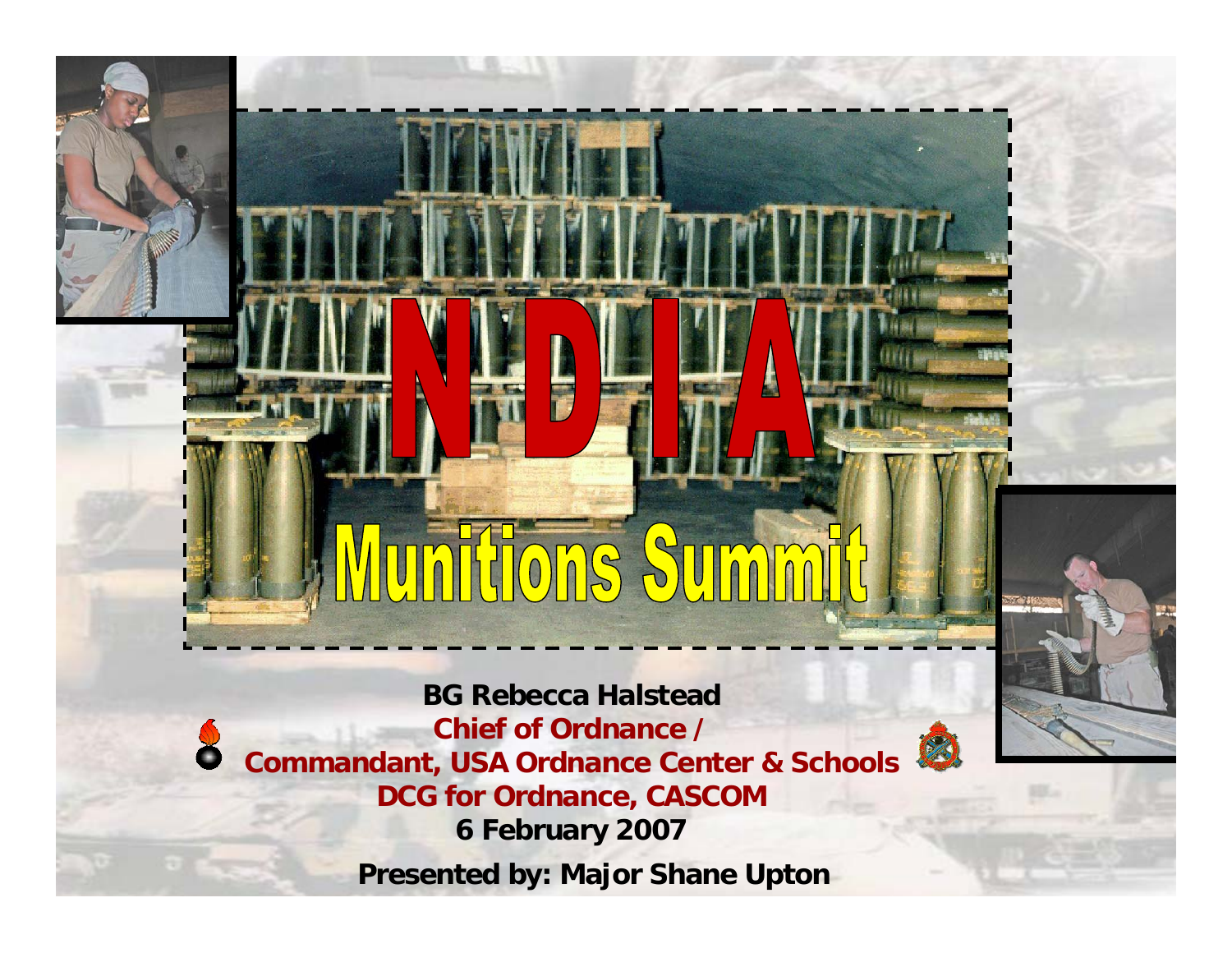

PURPOSE: To discuss with the NDIA Leadership the Warfighters perspective on Ammunition during OIF-05-07 (Oct 05-Sep 06)

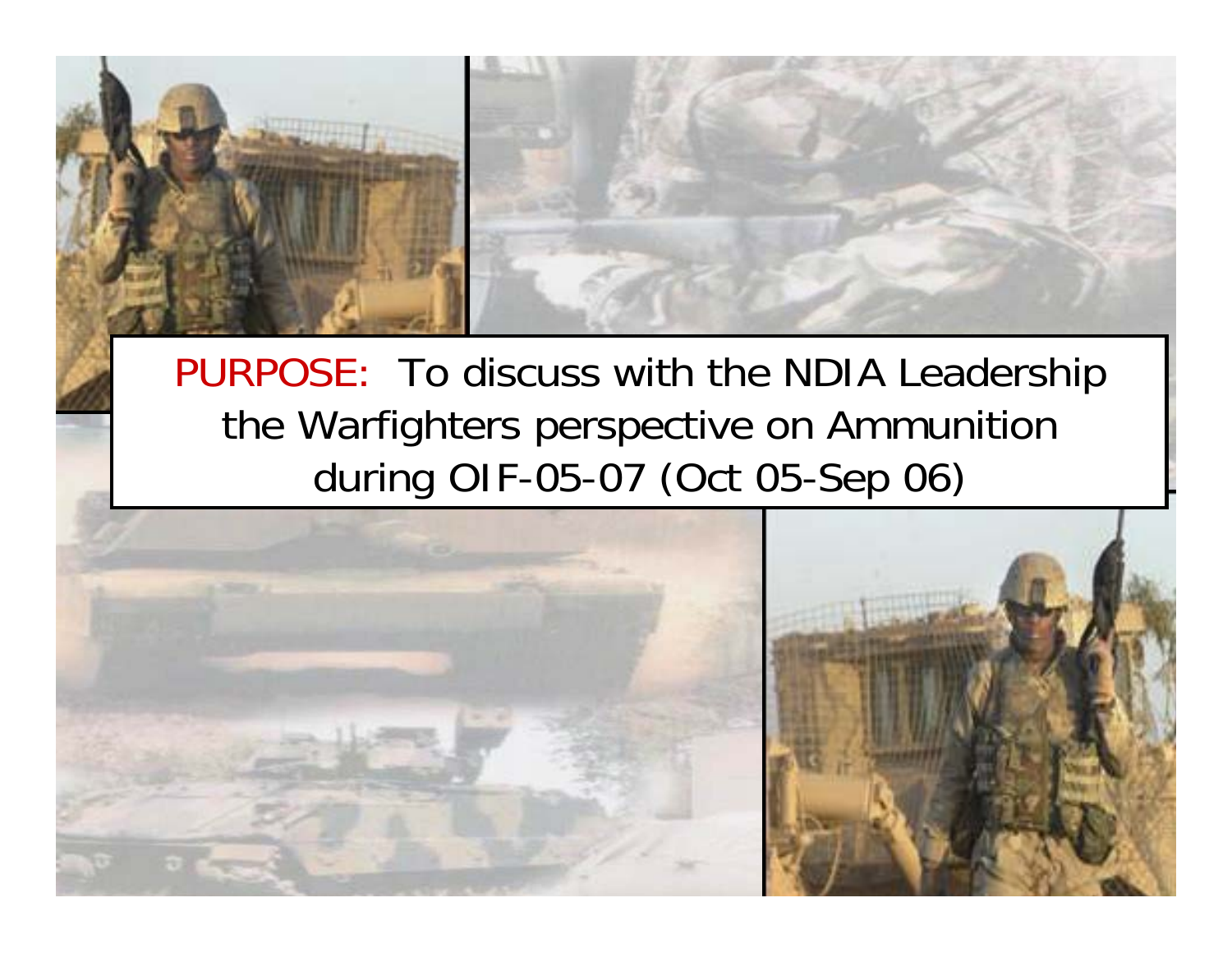## AGENDA

- Class V Operation Overall
- Force Protection Challenges
- Non-Lethal Munitions
- Retrograde

•

- Questions
- Conclusion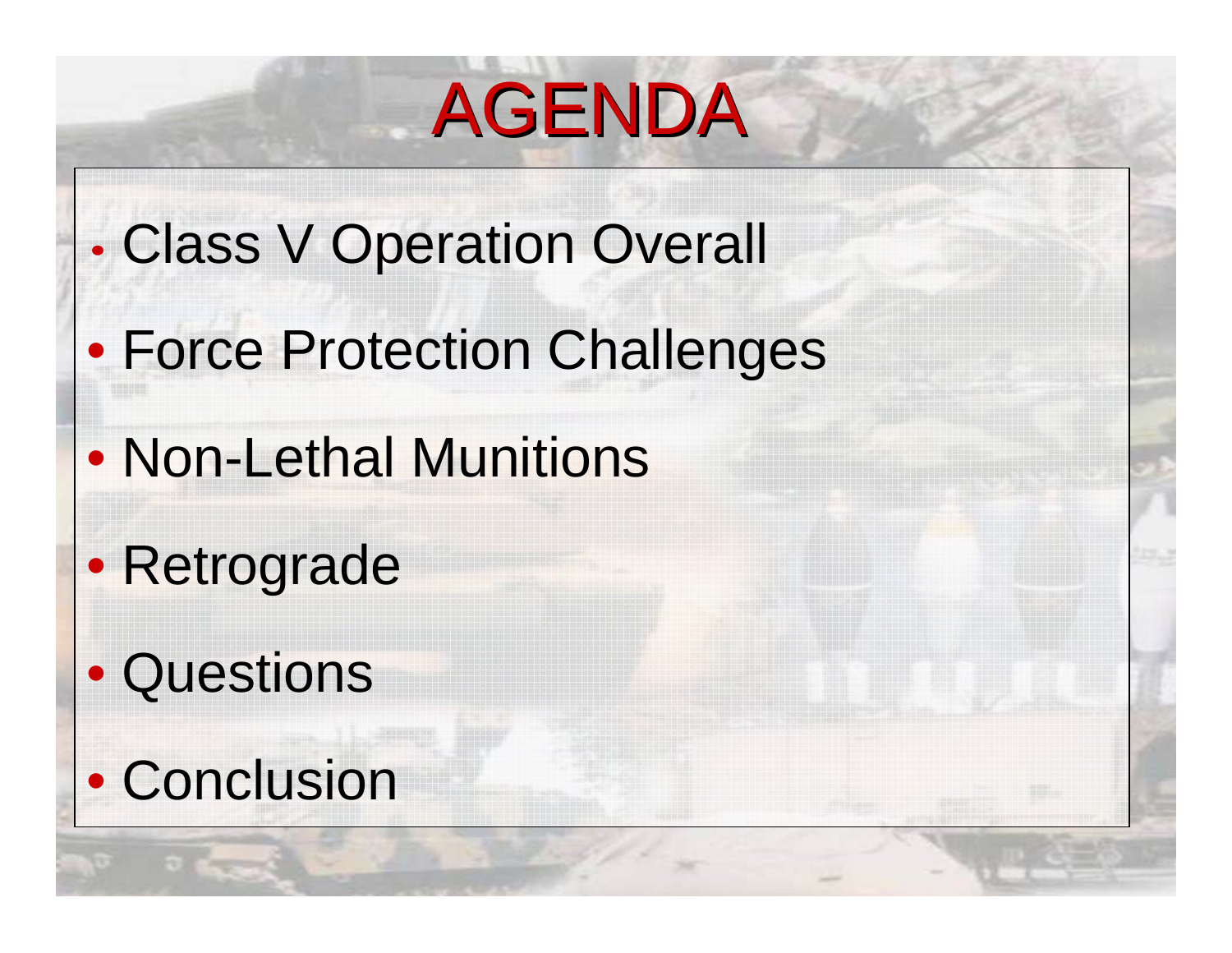## **3r<sup>d</sup> COSCOM Class V Operation Overall**

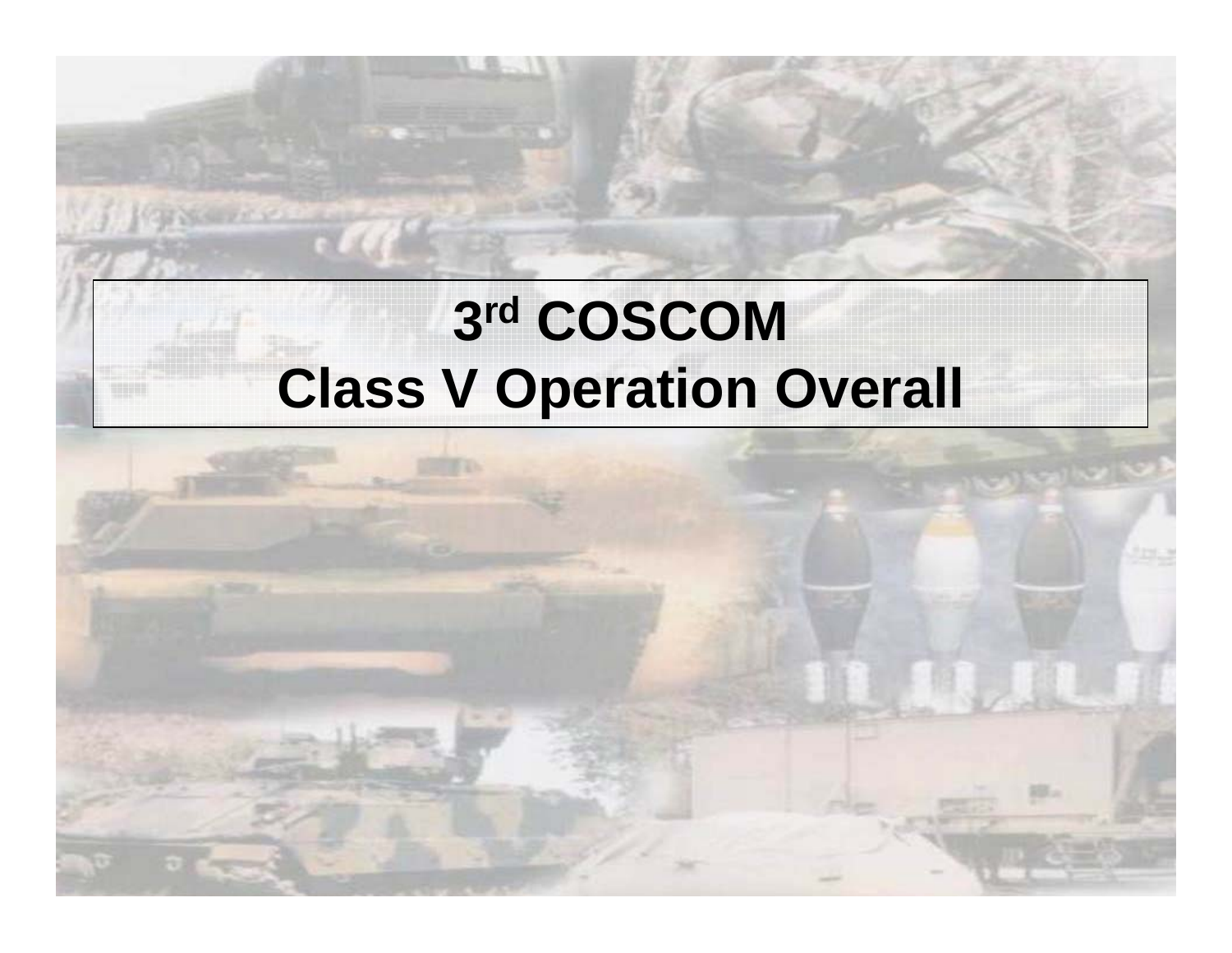

### **ARMING THE FORCE**







- **Managed over 400 Ammunition**  $\boldsymbol{\Lambda}$ **Types**
- <sup>2</sup> Directed 4 Ammunition Storage **Points**
- ♦ Cross-leveled 12,660 short tons worth \$400 million
- Retrograded 3,500 short tons  $\bullet$
- ⊕ Expanded from 2 Ammunition **Transfer Holding Points to 11**
- Provided quality assurance for  $\bullet$ **FOB closures** 
	- Fielded 13 SAAS-MOD systems for Army Transformation









**UNCLASSIFIED** 

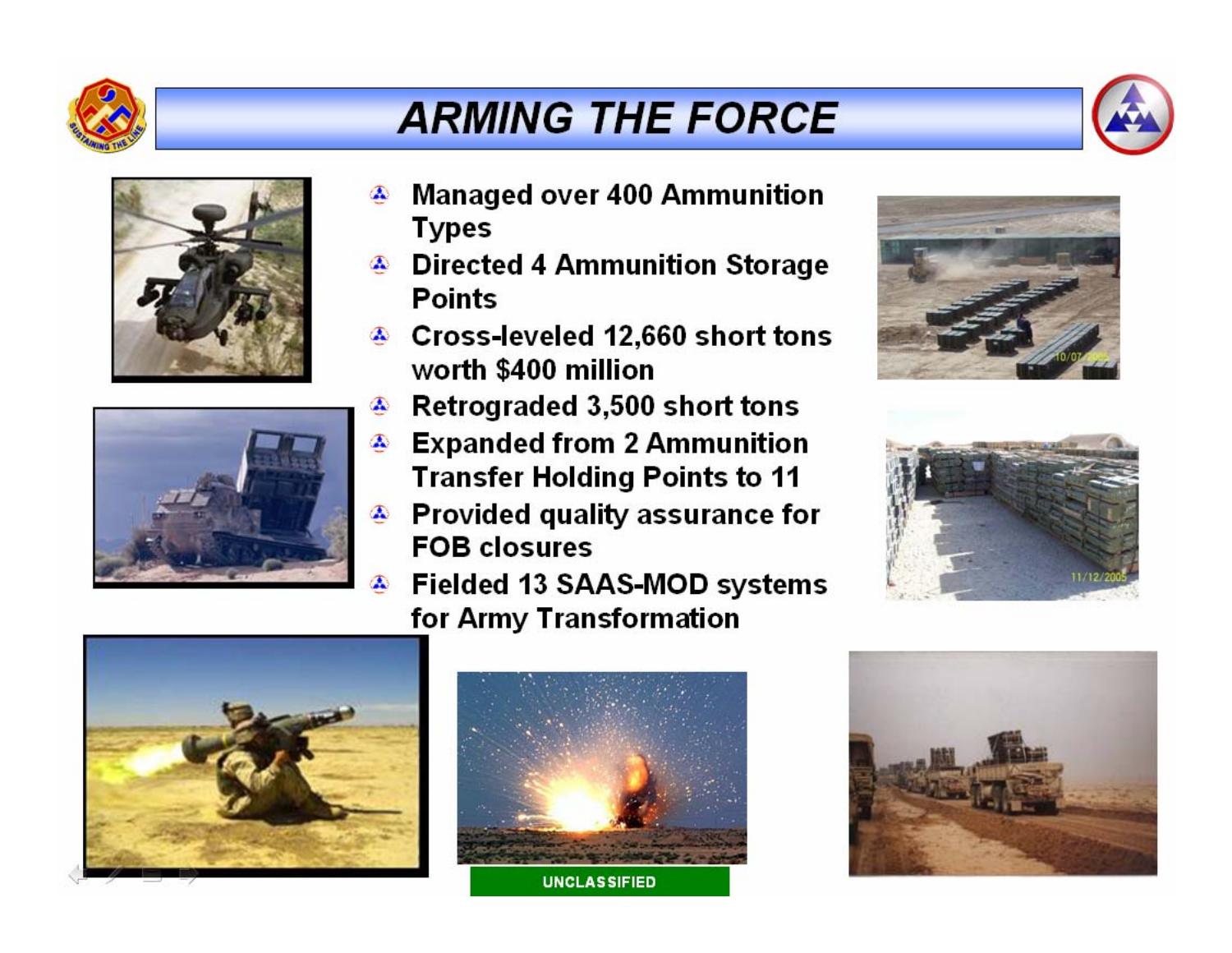## *FORCEPROTECTION*

**Forecasting, storing and transporting**

**ammunition in a counter-insurgency (COIN) Environment.**

#### *Containers: Containers:*

**Challenge -** We are still currently using non-hardened 20' metal containers.

**Recommendation** - Develop a container that would mitigate the explosive affects of a Hazard Class Division 1.1 munition.

#### *Transportation: Transportation:*

**Challenge - Challenge** The ability to quickly and safely respond to ammunition requirements is a joint expeditionary environment.

**Recommendation -** Continue to develop a containers and packaging system such as the Joint Modular Intermodal Container (JMIC) that eliminates a ammunition signature and the requirement for further containerization.

#### *Storage: Storage:*

**Challenge -** The breadth of ammunition to support counter-insurgency operations (COIN) from forward operating bases requires a significant footprint.

**Recommendation –** Develop a lightweight, air transportable revetment system that can be rapidly established. 1 System 6 x 20' and 30K NEW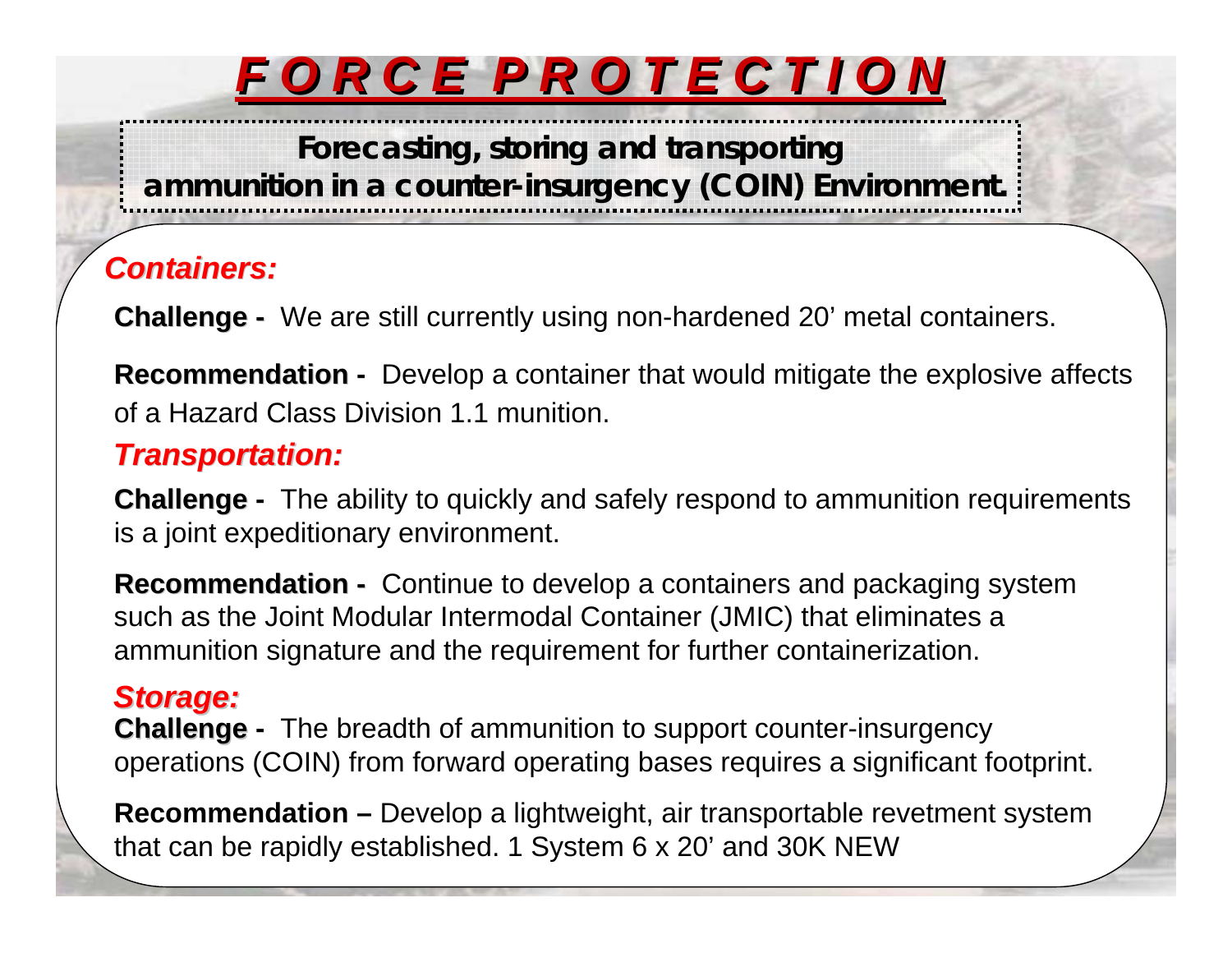

**There was an increase use of non-lethal munitions during the deployment for operational reasons.**

**Challenge -** Supply vs. Demand... not enough availability in the manufacturing base due to single source vendors

#### **Recommendation: Recommendation**

**-** Expand the current manufacturing base to produce more non-lethal munitions.

**-** Recommend industry develop a menu of non-lethal configured loads that covers our current breadth of weapon systems.

**-** Continue the aggressive pursuit of developing non-lethal ammunition options for future weapons systems.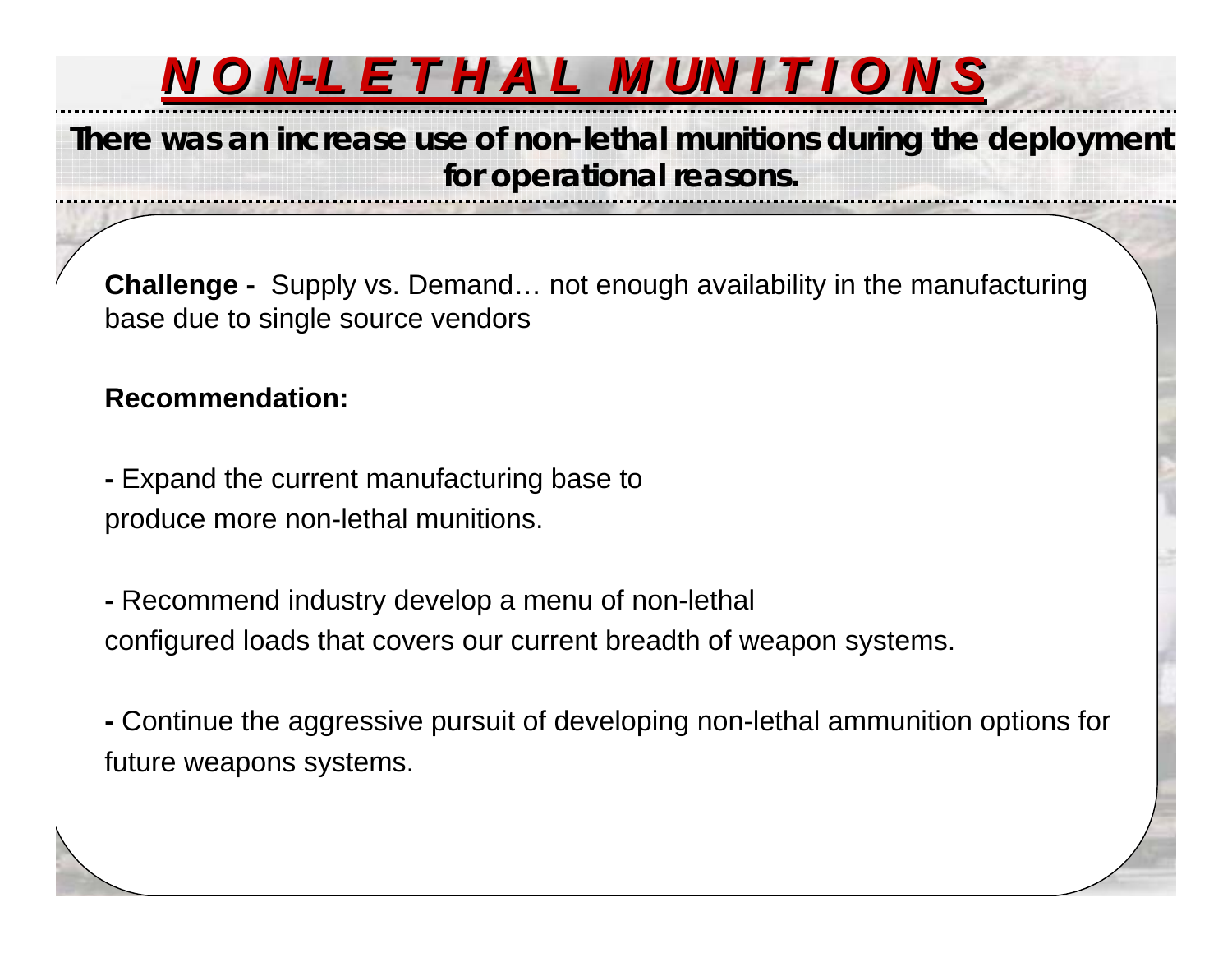## RETROGRADE OF AMMUNITION

**As we departed theater we had completed the retrograde of 209 MILVANS of ammunition with 106 in the queue.**

**Challenge -** The retrograde of unserviceable ammunitions is resource intensive: security, Soldiers, transportation, and line-haul operations

#### **Recommendation Recommendation**:

.

- Continue development of an accurate, deployable and durable ammunition counting and assessment machine to expedite the counting and inspection process like the Automated Tactical Ammunition Classification System (ATACS).

-Consider possible an electronic means for tagging and identifying unserviceable ammunition

**Challenge:** Durability of our ammunition after it leaves the packaging

**Recommendation** - Continue the development of a light weight cartridge from non-porous material, possible a polymer, that reduces oxidation and weight by 30%. (Lightweight Small Arms Technology)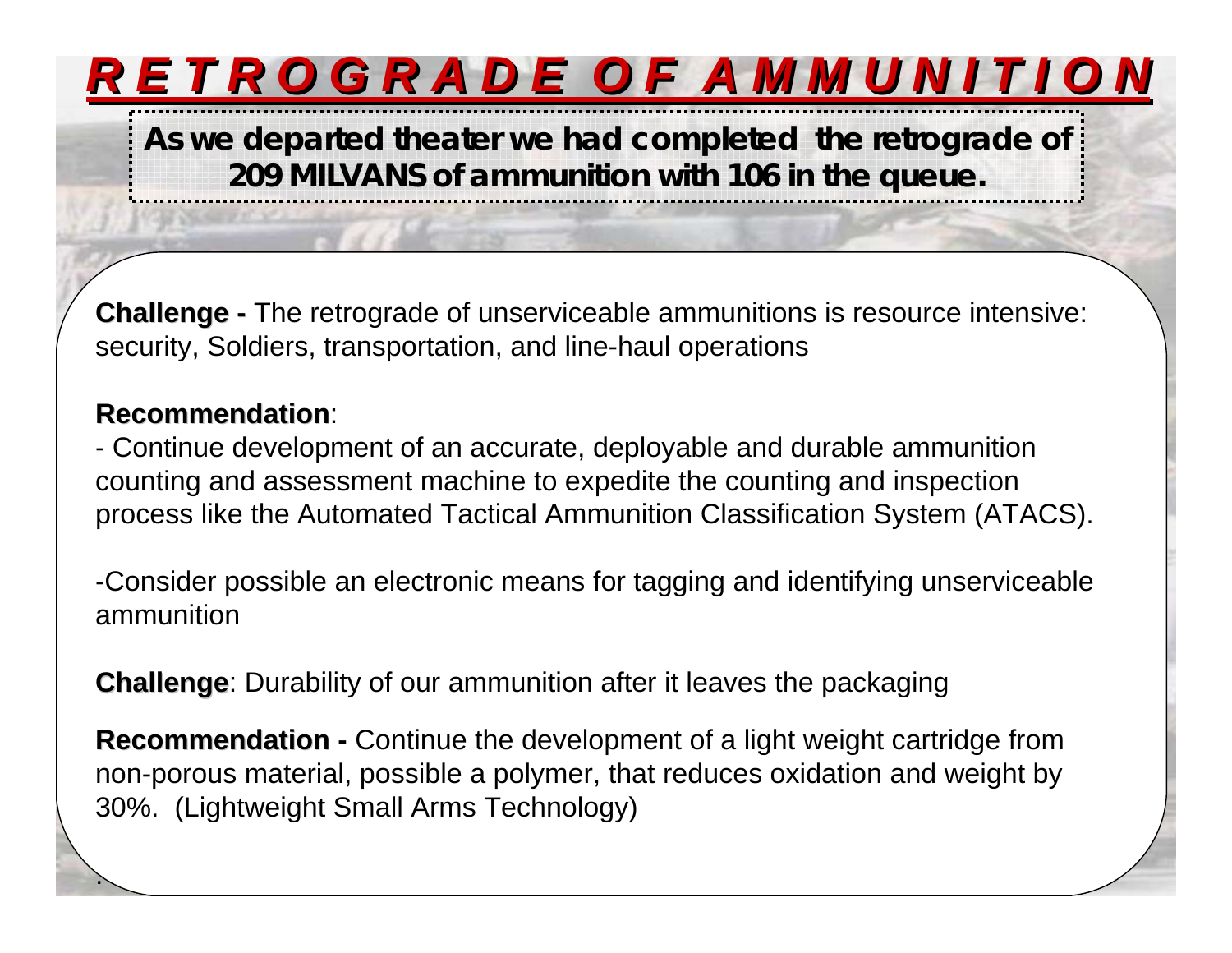

- **Feedback from the perimeter**
- **Synchronize our efforts…minimize stove pipe systems**
- **Success on the battlefield is a TEAM sport…Military / Civilian / Industry…**
- **Leverage Technology used by other Services**
- **Forecasting unpredictable respond/surge**

• **Industry enables us to…..**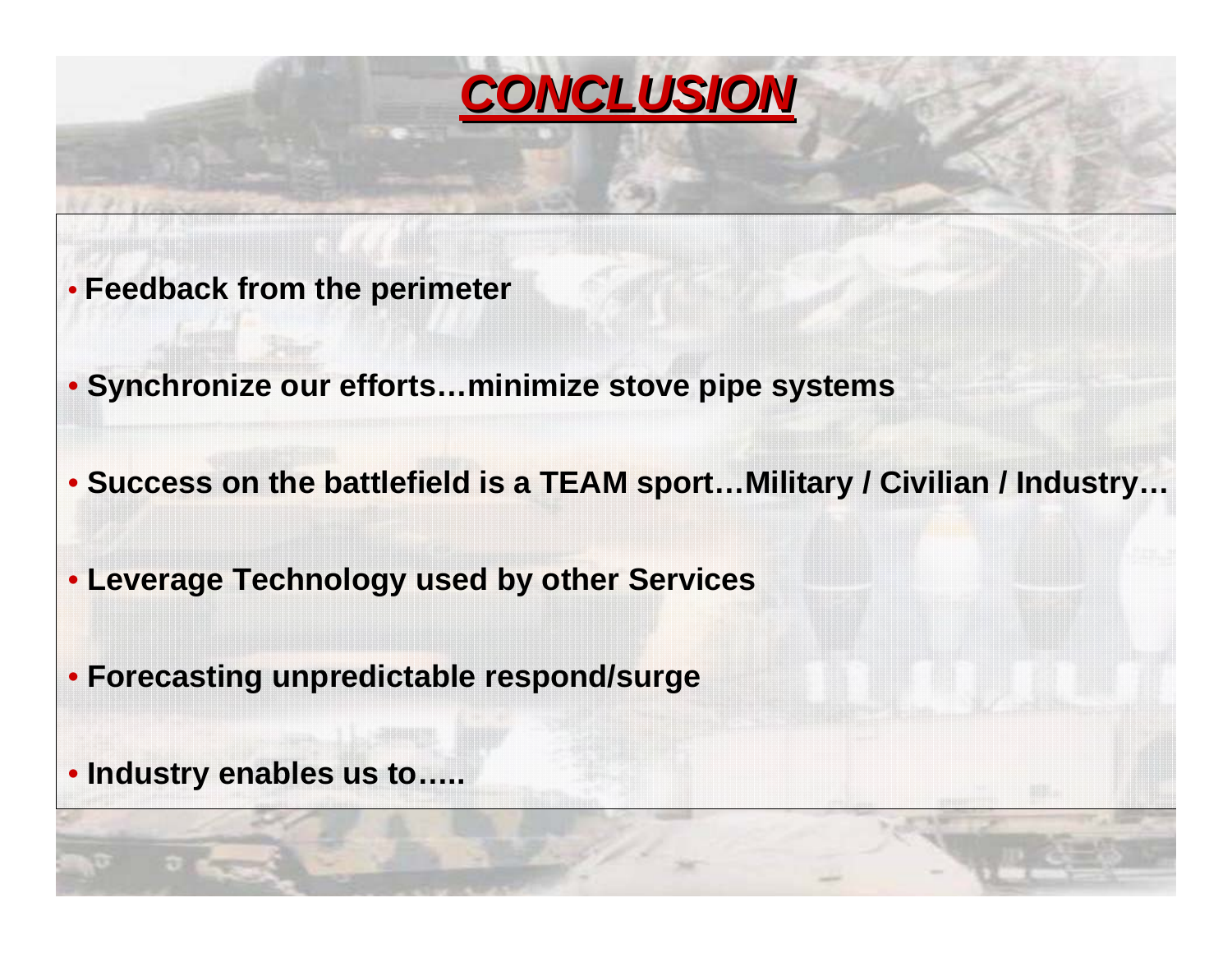

#### **Major Shane Upton**

**DSN: 298- 4195 COMM: 410-278- 4195 Email: shane.upton@us.army.mil**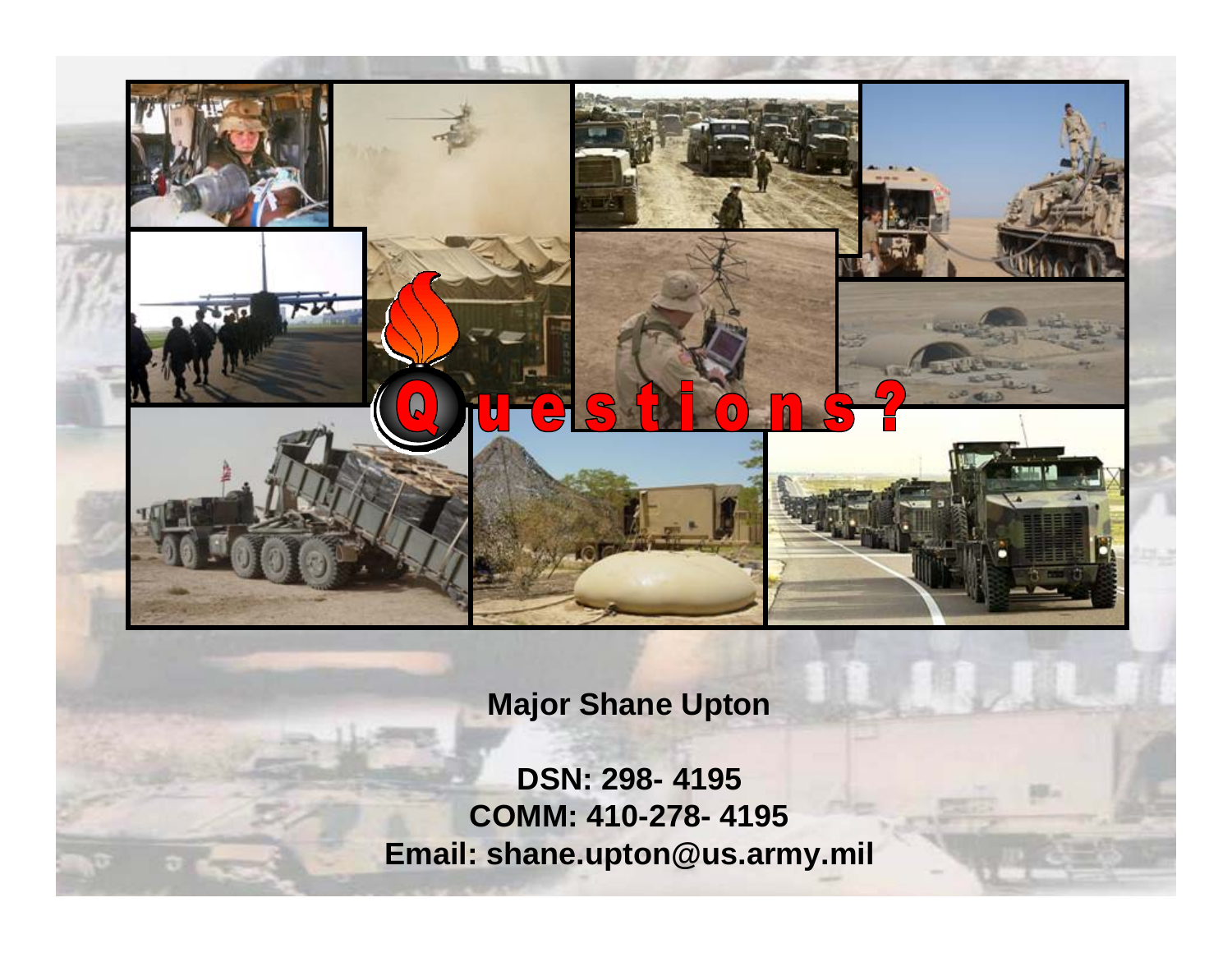